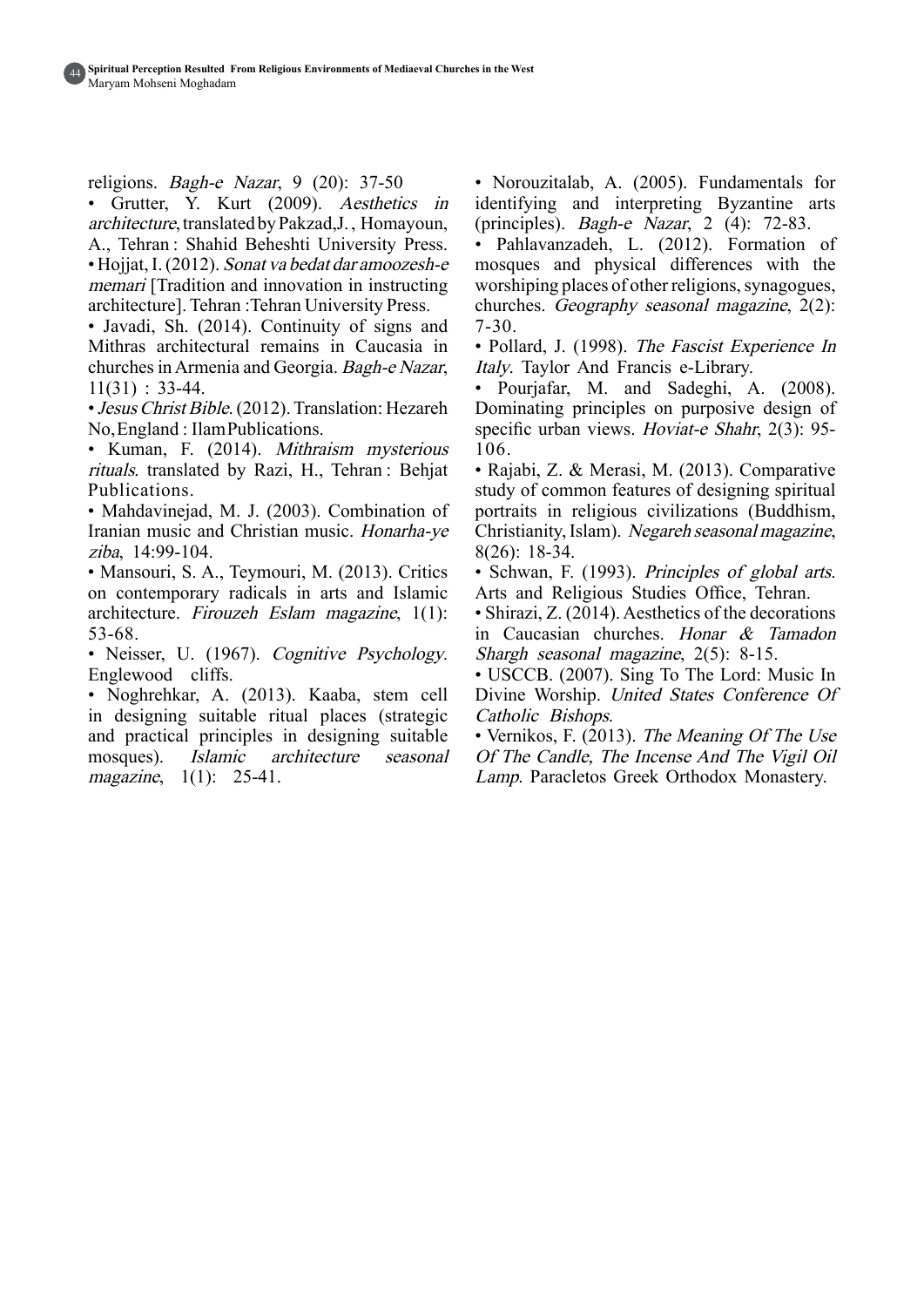# **Conclusion**

According to the field observations in Europe and visiting the churches in some cities in France sidering environmental perception of people by and Italy, and based on library studies and conbeing in religious areas (in compliance with the questionnaire), the obtained results indicate that the elements, which divert human attention from the spiritual world to materialism, are considered as inappropriate components concerning the aim ness to God. Regarding the main structure of architecture, the spirituality of the space is reduced for religious spaces that is worshiping and close-<br>ness to God. Regarding the main structure of arin places, in which decorations and materials have exhibiting and luxury aims and usage of numerous sculptures and mural paintings are the dominating parts of the ritual space. It seems that such sculptures and paintings and even the dark-<br>ness inside Western churches are the results of gious instructions of Christianity. Inside church-<br>es provides no spiritual notions for people, who previous religions, having no relations with religious instructions of Christianity. Inside churchare affected by the magnificence of the building

after entering into them, and whom the sense of er than God dominates them. Location of church-<br>es in spatial places in the cities, emphasis on that, humility against the creators of the building rather than God dominates them. Location of churchhumility against the creators of the building rathand on the other hand, the inside structures of the churches indicate the dominating power of the tual aspects of it. However, using windows with church authorities, reducing the divine and spiripatterned glasses creates specific light inside the tural part for the considered aims regarding the shipers, and it plays as an appropriate architecchurch, providing a spiritual sense for the worbuilding. Ritual behavior of the worshipers, such ered for such actions in churches also promote as hymns and lighting candles, in places considthe spiritual aspects of the ritual spaces. Thus, when such ritual places become the arenas for verted from their considered principles, and not dominating the power by the rulers, they are dionly are they not successful in their considered religious performances, but they also divert the attention of worshipers from divinity.

# **Reference** list

- Alavinejad, S.M., Nadalian, A., Kafshchian, A. & Shrazi, A. (2010). Comparative study in applying two terns: architectural decorations and graffiti in Islamic arts resources. Negareh seasonal magazine,  $15: 5-18$
- Anderson, Sh. (2003). The Use Of Candle As A Symbol In Worship. CCWS and the author.
- Burkhardt, T. (2011). *Holy art* translated by Sattari, J., Tehran : Soroush Publications.
- Burkhardt, T., Nasr, S.H. (1991). *Eternity and* arts. translated by Avini, S.M., Tehran :Barg .Publications
- Carli, E. (2015). Siena Cathedral and The Cathedral Museum. Italy : Lito Terrazzi.
- Dibaj, S. M. (2005). Light spaces and light architecture. Bagh-e Nazar. 2  $(3)$ : 48-50
- Dibono, E. (1997). Using horizontalism in emergence of new ideas. translated by Rezakhani, Z., Tehran : Kavir<sub>Publications.</sub>
- Dornyei, Z. (2011). Transfiguration, Beauty and *Biblical Interpretation*. England: University of Nottingham.
- Emir, O. (1999). Architectural Reflections Of The Political Thresholds During Interwar Years. Izmir Institute Of Technology.
- $\cdot$  Eslami, S. Gh. & Shahinrad, M. (2012). Recognition of the principle of horizontalism in Islamic architecture. *Kimiya-ye Honar*,  $1(2)$ : 41-64.
- Fathi Azar, S. & Hamzehnejad, M. (2014). Semantics for mosques and churches. *Iranian* Islamic city studies. 17: 53-62.
- Ghodousifar, S.H. (2009). Overview on the place of lighting in arts, sculpture with lighting. Architecture and culture magazine, 35: 25-28.
- Ghodousifar, S.H., Habib, F., Shahbazi, M.  $(2012)$ . Created doctrine and place of nature world insight and architecture for different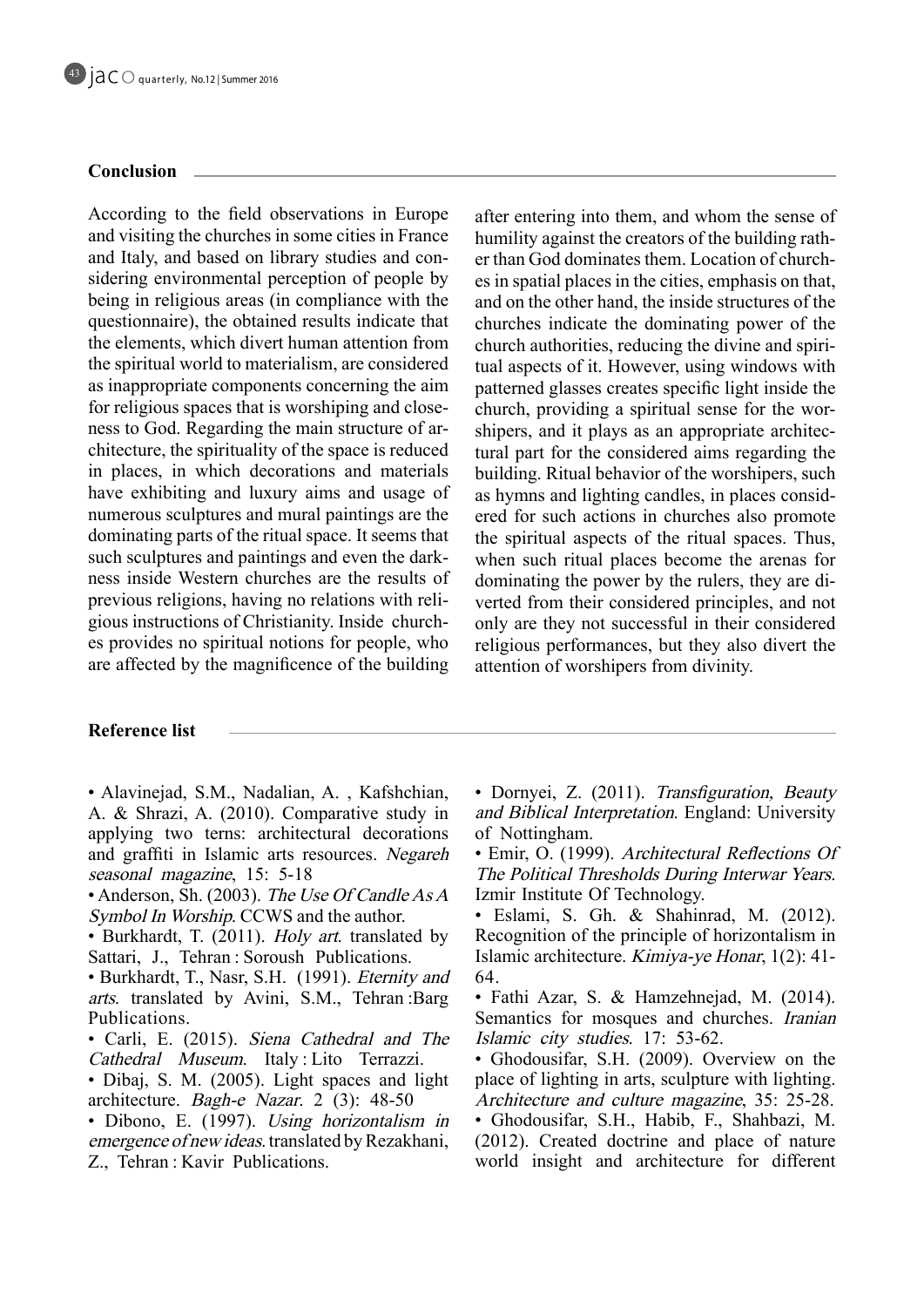inside the churches in high altitudes create the sense of insecurity for the worshipers. The minds of worshipers are placed in the vertical control system dominated in churches, and they find themselves within a great, high, and inaccessible special domination. By entering into this space, human beings feel the sense of humility against a ing, although this sense cause reminding of the great power, created by architecture of the buildeminent God, since we sometimes remember the creator of the world through fear and sometimes through hope  $(Fig. 9)$ .

#### **Analysis of the questionnaire**

Some questions were considered for this study, ception regarding Western churches and the state nents for analyzing human environmental perconcerning the effective elements and compoof their spiritual feelings and perception in the tion included 26 men and women, most of whom considered environment. The statistical populawere educated in master's degree and PhD, who had travelled to the West and visited mediaeval churches closely in France and Italy. The results obtained for the questionnaire, which were due to their feelings and perception about the internal spaces of the churches, are given in table 1. In addition, the most prominent spatial element that according to them caused spirituality in the church environments was questioned, and  $31\%$ of them regarded the colored glass windows and man choral singing during prayers as the effective 27% of them considered the ritual music and hufactors in spirituality of church environments. In mans away from the spiritual world, spirituality, contrast, the most important factors that take huand materialism in such religious environments are statues and sculptures inside the churches (according to  $50\%$  of people), and diversity of decorations in the churches (according to  $38\%$  of people). Furthermore, 23% of people considered floor and wall paintings as the effective factor for removing worshipers from the spiritual world.

Table 1. Results for the analysis of environmental perception of people from the internal space of Western churches – Courtesy of the author

| Spatial components inside Western churches                       | <b>Spiritual</b><br>perception and<br>feeling | Non-spiritual<br>perception<br>and feeling |
|------------------------------------------------------------------|-----------------------------------------------|--------------------------------------------|
| Placement of the central part in a church in front of the saints | 89 X                                          | 31%                                        |
| Windows with colored and patterned glasses                       | $\overline{77}$                               | 23.1                                       |
| Placement of windows in height and darkness inside the church    | 58%                                           | 42%                                        |
| Hymns and music during ritual ceremonies                         | B5 .                                          | 15%                                        |
| Layout of prayer seats opposite the after                        | 77.                                           | 23%                                        |
| Sculptures inside the church                                     | 23%                                           | 77.                                        |
| Mural paintings inside the church                                | 50%                                           | 5DY.                                       |
| Deconitors inside the church                                     | 38%                                           | 62 Y                                       |
| Verticatism of the internal space of the church                  | 35%                                           | CO.                                        |
| Painting figures in the inside area of the church                | 19%                                           | 81%                                        |

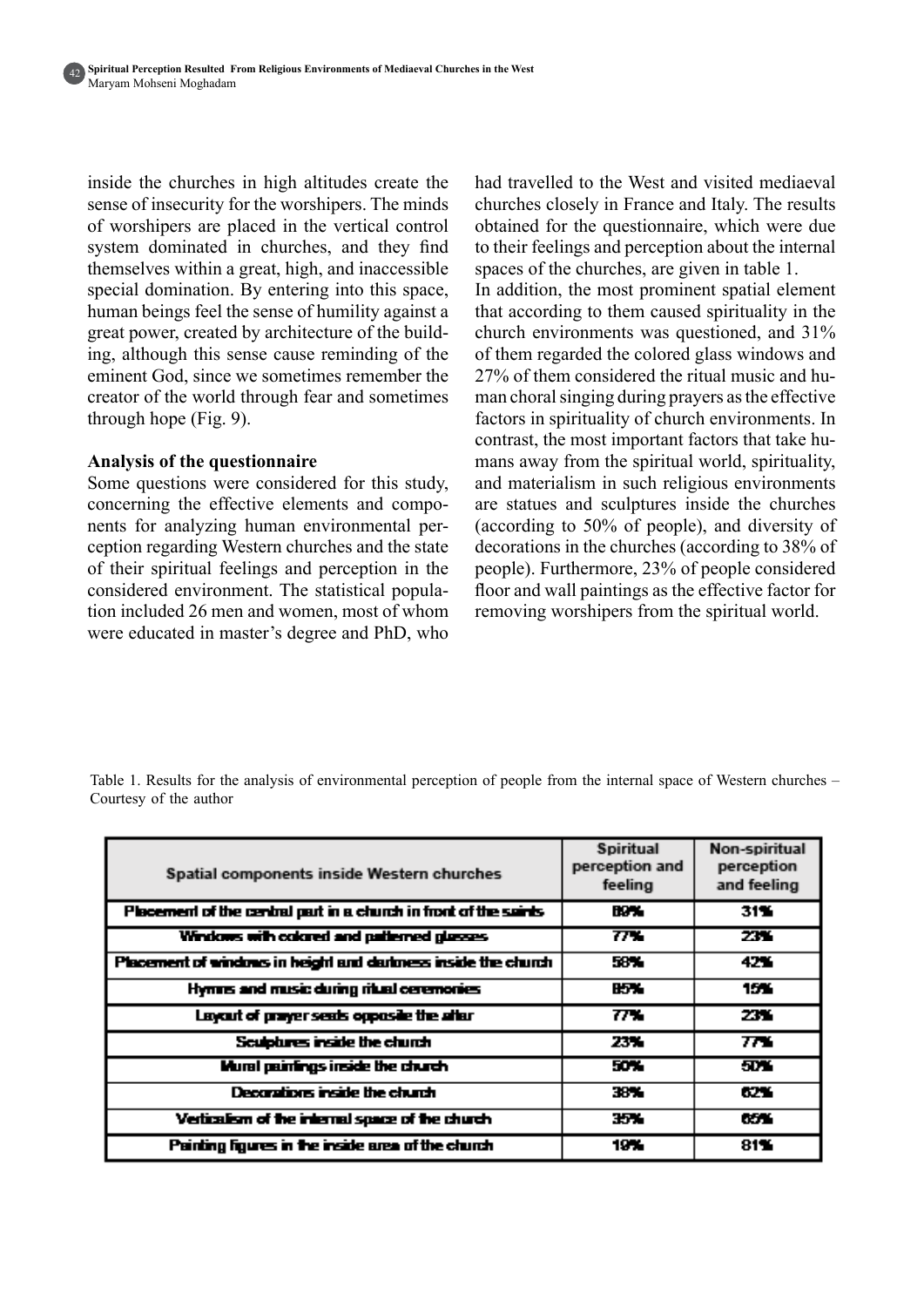

Fig. 8. Ceiling decorations in Lyon Notre Dame Cathedral. Photo: Maryam Mohseni Moghadam, 2015.



Fig. 9. Verticalism of internal area in Paris Notre Dame Cathedral. Photo: Maryam Mohseni Moghadam, 2015.

### **Verticalism**

ditional human is a place for getting access to the "According to Burkhardt, the holy art for a tracalism of the internal spaces of Western churches supernatural world" (Burkhardt, 2011: 17). Vertiand long heights are somewhat emphasizing on the feelings of eminence and ascension, and on the other hand, the human being in such a space icence and height of the internal spaces that are feels fear and perplexity by observing the magniffar away from human proportionalities. "There are the two vertical and horizontal methods to be recognized for thinking and speculations. In a general view, the logic in vertical thinking is in controlling the mind, and in horizontal thinking, the logic is the mind service. Due to its nature, vertical thinking has no efficiency in emergence no, 1997: 24). Placement of ceilings and domes of new ideas; it is also quite limiting" (Dibo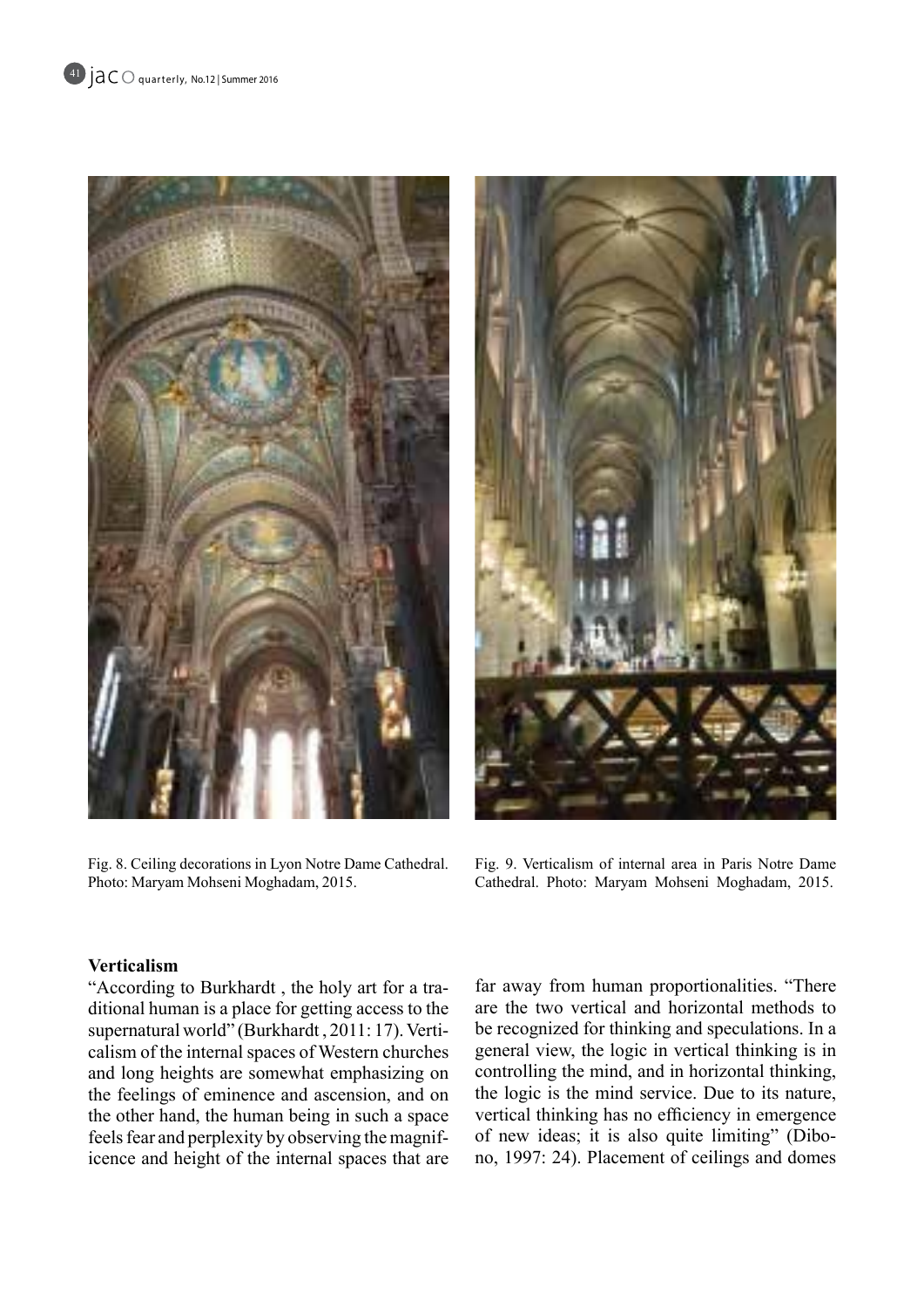401



Fig. 7. Mural painting and sculptures of St. Peter Cathedral in Rome. Photo: Maryam Mohseni Moghadam, 2015.

wards observing the floor. "All the floor of the crowded and diverse that attracts the viewers tocathedral is covered by marble mosaics, divided egant visual expressions, scenes from the holy into 56 pieces with different sizes, including elbook, piety, and allegories" (Carli, 2015: 32). Ceiling decorations of some churches such as sive like its floor, transformed into embossed pat-<br>terns, but not all these luxuries and decorations Notre Dame Cathedral in Lyon are also excessive like its floor, transformed into embossed pat-Notre Dame Cathedral in Lyon are also excesare suitable for religious environments  $(Fig. 8)$ .

#### **Lised materials and colors**

The used materials in the internal space of churches that include floor stones, wood for prayer seats, polished marble for the walls, affect the perception aspects of individuals from the space. In Santa Maria Del Fiore Cathedral in Florence and in Siena Cathedral, the black and ferent visual aspects in space, turning the eyes white combination of the wall stones create difin visual sequences resulted from the layout of tions of the viewers towards the material world. the stones with their colors, attracting the atten-

Thus, they do not create a space with spiritual and peaceful serenity

Each of the dominating colors on the internal space evokes a notion in the mind of addressees tre Dame Cathedral is white, evolving the spatial of the space. The dominating color of Paris Nopurity and spirituality. "White is the symbol of eminent perfection, light, cleanness, holiness, rescuing, and spiritual power. White color is the color of love and life, and also the color indicating death and funeral" (Javadi, 2014: 39).

The used colors in mural paintings and the clothes of clergies and saints also create different effects in the worshipers in religious areas, each ber of mithraeums in Europe, the Mithras cape of which indicates a different notion. "In a numthraeums are blue with the patterns of sun, moon, is in violet red color, and the ceilings of the miand stars, as well as horoscopes with white and gold colors. These paints were then entered into al decorations of churches" (Ibid). Thus, color the clothes of Christian clergies and architecturis also an effective element on different conceptions from a religious place.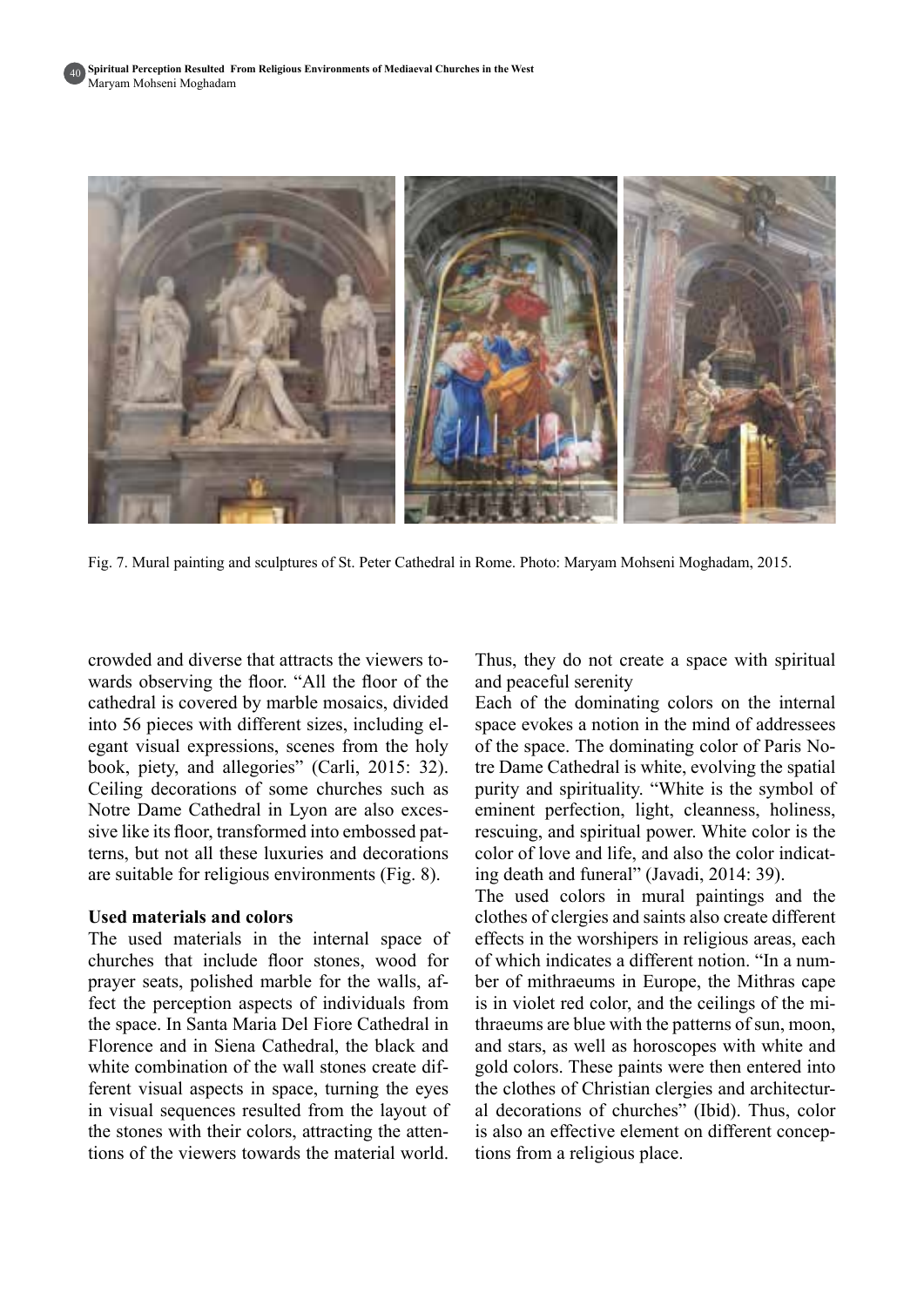

Fig. 6. Internal dark space with little lighting in Lyon Cathedral. Photo: Maryam Mohseni Moghadam, 2015.

ly decorated churches in the later eras, and the was gradually replaced with busy and propermain aim became showing the power of Christ and Christian governments, rather than religion and Christian rituals" (Shirazi, 2014: 10). This type of Christian show of strength within the frame of churches is in contradiction with the principle of simplicity of religious buildings that can refer human attention towards relations with God. "Makeup (painting) and sculpture have the highest ranks in the hierarchy of European arts, being called the absolute arts, while architecture is in lower order since it is based on technical necessities, and the importance of decorative arts is even less in comparison" (Burkhardt, 1991: 30). Hence, the graffiti and sculptures that are pean churches are obstacles for acquiring mystic sometimes observed in large numbers in Europerception in a religious environment.

#### **Sculptures and graffiti works**

tures placed on the outside spaces and inside tions in Christian churches include the sculp-The most prominent and interesting decorathe churches, and internal mural paintings. "The figures are not only the mortal body of Jesus and the saints, considering their intrinsic and spiritual dimensions, but they also exhibit their bases and natures as saints" (Rajabi, 2013: 27). These sculptures and mural paintings with their hidden contents are sometime so numerous and great that attracts the attention of humans, and diverts the attentions towards the material world tual and divine world, transforming the religious more that attracting the people towards the spirienvironment of the churches towards places for ed about them. "The worshiping places full of visiting these constructions and being astoundarrays, images, sculptures of live creatures, and even statues of saints and prophets make human beings passive, viewers, and aliens. In fact, there is a principle difference between internal spaces propriate exhibition indicates visiting horizons of worshiping places and exhibition places. Apena, and on the other hand, worshiping place and human interactions with external phenomshould be appropriate with intrinsic interactions mans" (Noghrehkar, 2013: 33). The example of and wilful and optional self-consciousness of huextensive use of sculptures and mural paintings can be observed in St. Peter Cathedral in Rome. with numerous statues and graffiti, attracting the attention of humans drown in the used beauties ducing religious aspects of mentioned constructions (Fig. 7). and magnificence of these arts, considerably reducing religious aspects of mentioned construcand magnificence of these arts, considerably re-

#### **Floor and ceiling decorations of churches**

The used decorations and patterns on floors and ceilings of Western churches divert the attention es like Siena Cathedral, the floor design is so of human beings to themselves. In some church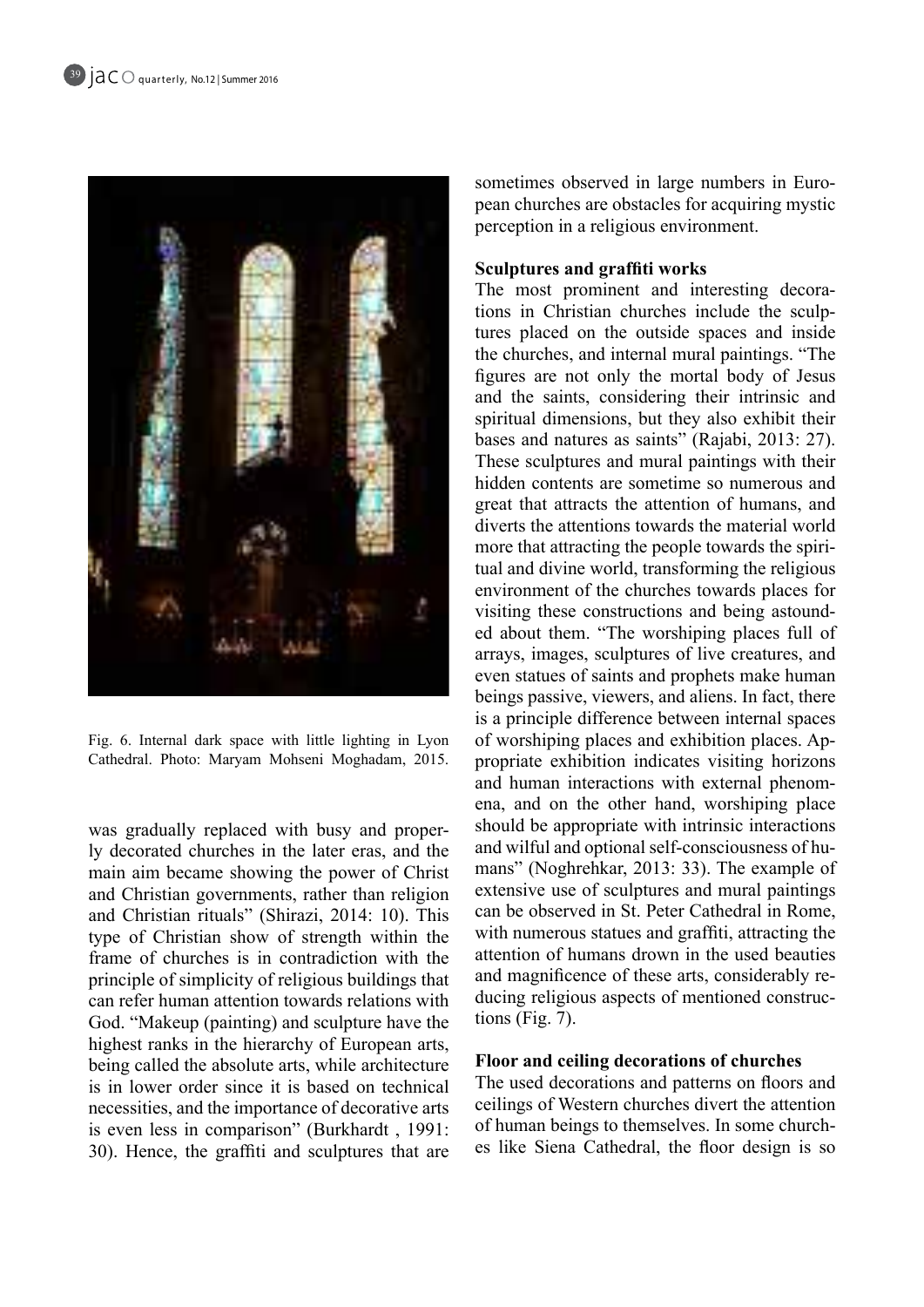381



Fig. 5. Window with patterned glass. Photo: Maryam Mohseni Moghadam, 2015. a) Paris Notre Dame Cathedral; b) Lyon Cathedral

light and no darkness in within him. If we said we were friends, we would have lied, since we walk in darkness; hence, we are not truthful" (Bible,  $2012$ : 619). In another place in John's Gospel, Jesus Christ said, "I am the light in the world; whoever follows me, he will never go into dark-<br>ness, and he will benefit the light of life" (Ibid:  $257$ ). Thus, church is considered as a building that is indicating the existence of Jesus Christ ble "His (Jesus Christ) body is the church" (Ibid: for the Christian worshipers. It is stated in Bi- $516$ ). A place should exist with light in order to provide better spiritual relations for the worship-<br>ers. However, it seems that darkness of church spaces has roots in the origins of churches, *i.e.* mithraeums. Mithraeums were small caves in

rocks with small windows under their roofs that used to bring little light into the mithraeum area and the nave. Thus, the mithraeums were almost dark for the cave shape to be maintained. "They tian residence regions, and they had no great were directly transformed into churches in Chrisneeds for changes due to similar functions from the viewpoints of rituals, ceremonies, and lack of "kibla" direction" (Javadi, 2014, 35).

#### **Church decorations**

Decorations in churches have created specific tion of worshipers. "By officially considering and effective appearances, attracting the attenments and politics, the simplicity of Christianity Christianity and combining them with govern-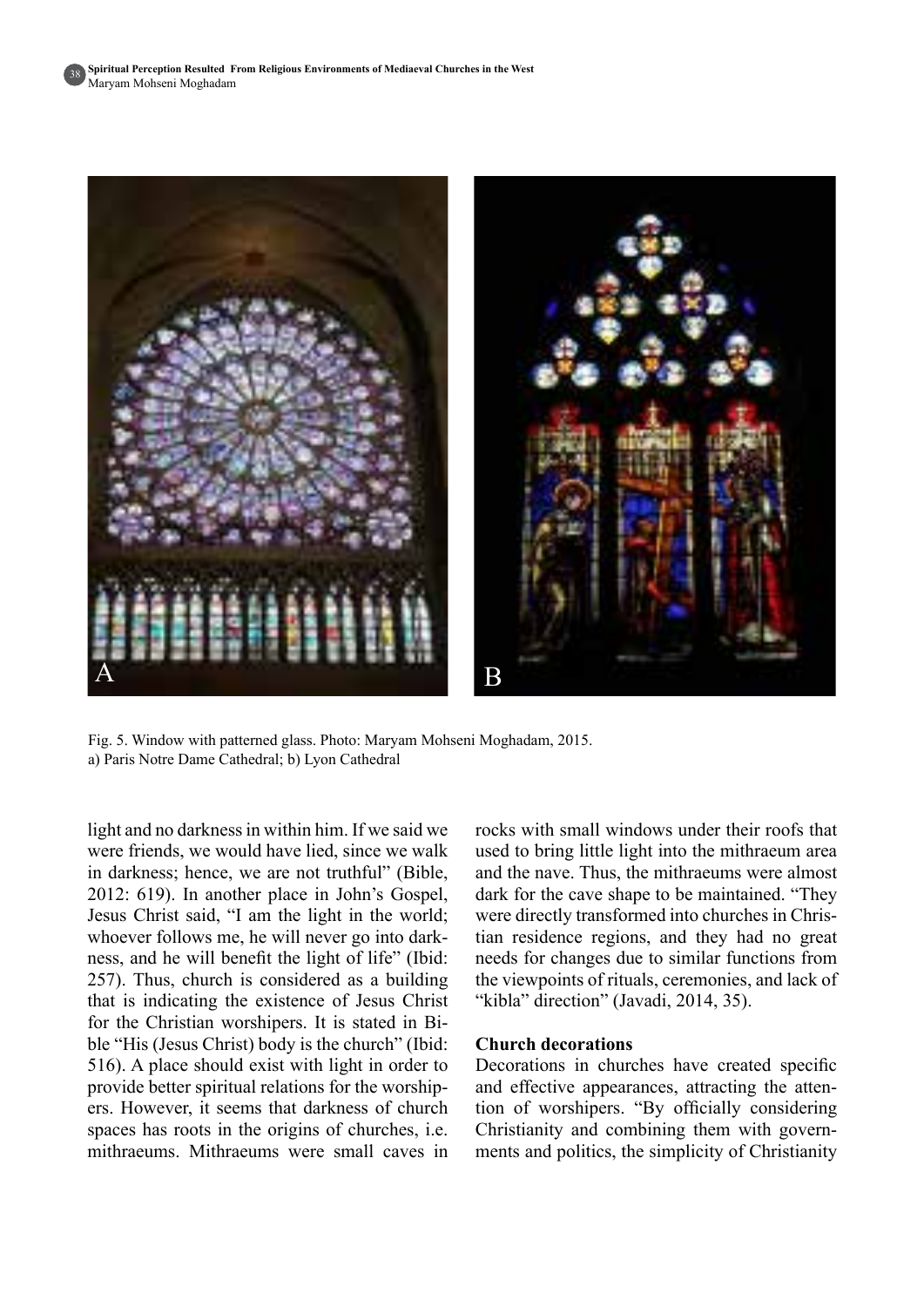

Fig. 4. Place for lighting candles by worshiper in a church. Photo: Maryam Mohseni Moghadam, 2015 a) Paris Notre Dame Cathedral; b) Milan Duomo Cathedral

# **Colored and patterned windows**

"It was always tried to provide spiritual aspects" ing to the beginning of Christianity and also to the internal spaces in the architecture belong-Byzantine architecture, to create a dreamy space, and it is clear that lighting has had a great role in this respect" (Grutter, 2009: 452). The colored patterned windows that prevent pure and direct tified as an effective spatial element in churches, to promote the divine and spiritual aspects sunlight to enter inside the church can be identified as an effective spatial element in churchsunlight to enter inside the church can be idenof the space by playing colors and lights. Light does not create the space, but it transforms that. The world is transformed into another form by the organized lights, and it is the responsibility of the architect to primarily increase the spaces and then recreate the spaces by light. The two separate stages should undoubtedly be done by architecture" (Dibaj, 2005: 49). By using Gothic rose windows at the highest height and vertical patterned windows in spaces such as altars, this architectural element is properly used (Fig. 5). "Each window with patterned glassware can be considered as an independent unit as the holy book" (Dornyei, 2011: 121).

### **Darkness inside the church**

physical and holy principle, with spiritual and "According to the religions, light has a metadivine nature" (Ghodousifar, 2009: 25).

Mere usage of patterned windows in heights and with small sizes relative to the large spaces of mediaeval churches in the West creates little clearance and darkness of the internal area of the church, somehow providing mysteriousness of the internal space  $(Fig. 6)$ . The created darkness inside a religious building is in contradiction with the point that we consider God from a light origin, and it does not help the spirituality of the environment. "Divine light and glory of God are not separated from each other, and light is often drawn as a conceptual interpretation of God's glory" (Dornyei,  $2011: 83$ ).

Presence of light and its importance in relation cussed in the holy books of Christianity. Based with God and his representative on earth are dison the first letter by John the Apostle, "God is the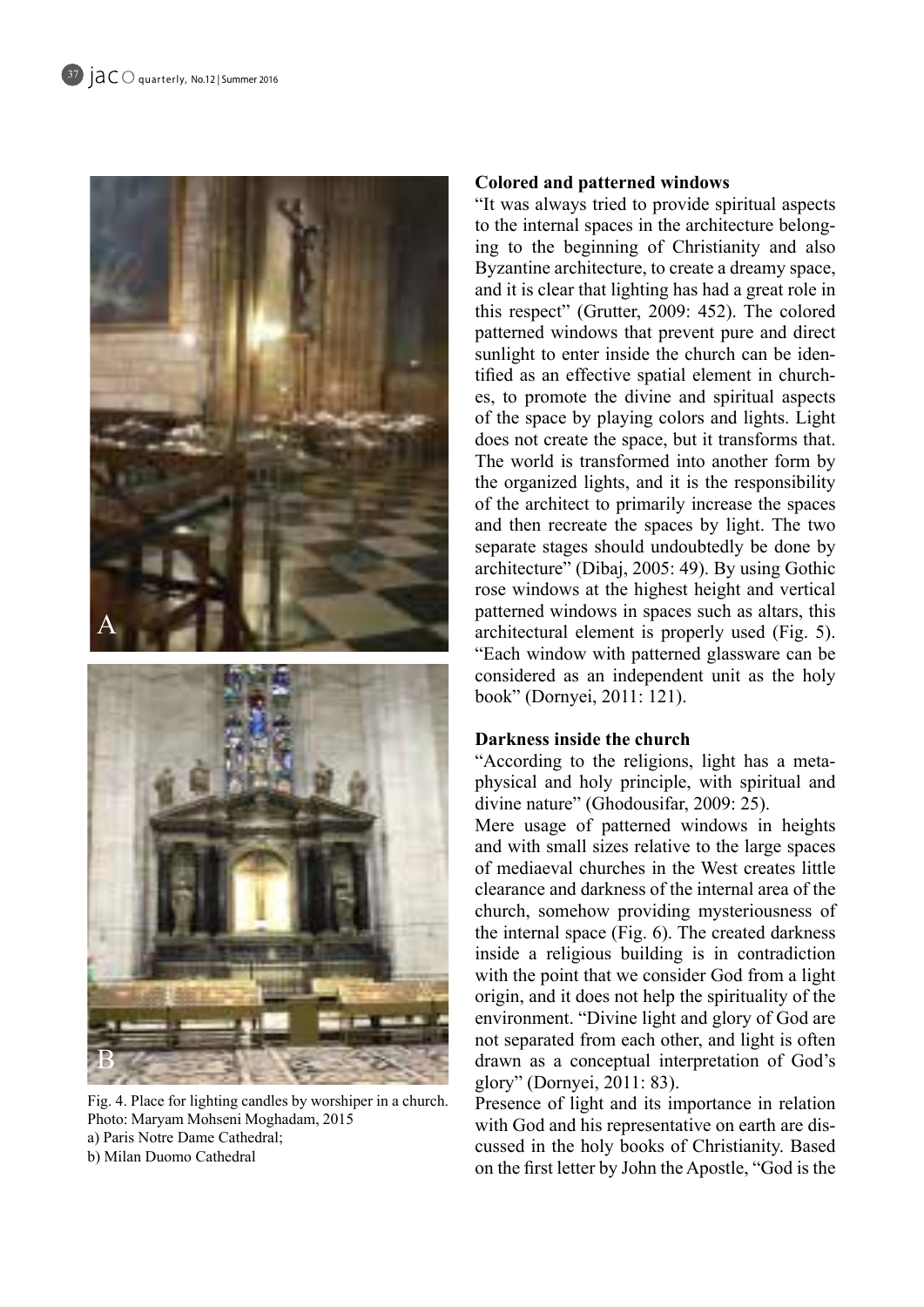cathedral environments more spiritual by their harmonious singing, after finishing the vocals, they go up front in an orderly queue, and their re-<br>ligious-leader prays for them, putting something in their mouths as a blessed material. The echo of the sounds from musical instruments in large es wakes a state of spiritual attraction in human buildings with long heights of mediaeval churchbeings, forcing them to have inner thoughts, and shipers during playing the music, combination since communal prayers are sung by the worof musical notes and the worshipers' sounds are successful in assisting to create the spiritual and holy environment, drowning human beings in the spiritual world and prayers.

Music and Christianity in a bilateral dialogue provide creation of blessed conclusion, called "Christian music", the result that includes musical notes from one side, and indicates divine instructions from the other side" (Mahdavinejad,  $2003:102$ ).

# Lighting candles

shipers light candles in Christian churches for Similar to many other ritual environments, wortheir needs to be met. "Burning candles remind us that our souls are always near God and his saints. The candles that are usually lit on behalf of others prove that worshipers are God-oriented and not self-oriented" (Anderson, 2003: 8).

Lighting candles in religious places indicates light, fire, and God, having positive measures, and hare holy in all the religions and rituals with its roots in old beliefs. Worshiping fire used to exist in Mithraism, and fire and light are also holy in Zoroastrian religion, Hinduism, and Buddhism. "Fire that was called 'Vulcan' used structive natural force, and in all its effects: in to be considered as the most important and conthe universe and stars, in light, in stimulating the life of creatures, in the growth and development of plants on the earth, it was properly adored. In the deep parts of caves and mitharaeums, fire was lit with its holy aspects, and worshipers tried not to pollute it, even in having contacts with themselves" (Kuman, 2014: 118). Places are allocated to this matter in the internal spaces of many churches. Lit candles are observed in different semi-dark spaces of Western church-<br>es, being lit by every individual worshiper for their wishes and requests. They are effective in creating spiritual areas and indicate efforts for a type of relationship between the creatures and the creator (Fig. 4). "When the worshipers enter the church, they light a candle in the candle stick tives and acquaintances. However, in case a live for the live people and a candle for the dead relater if he lights a candle for everyone. The candle person has a specific problem, it would be betlight should always accompany prayer words. By lighting a candle, we request forgiveness and God's supports, while we ask for divine bless-<br>ings and eternal salvation for the dead people" (Vernikos, 2013: 4).

# **Physical structure of churches**

ered functions, and architectural elements are Buildings are formed concerning their considused for the design of the required areas. The architect of a religious building tries to use the ronment. According to Dr. Isa Hojjat in the book required elements in creating the spiritual enviture': "the duty of the architect of a ritual place" Tradition and innovation in instructing architecitual concepts, and architecture is a process be-<br>tween the spiritual world and the material world sions, and finding materialistic instincts for spiritual concepts, and architecture is a process beis transforming divine realities to human precisions, and finding materialistic instincts for spiris transforming divine realities to human precithat transforms the realities and concepts to the etry, and provides reality and corporeality to the instinct with the material of thought, i.e. geomphysical applicability and severities" (Hojjat, 2012: 181). Thus, an architect of religious constructions uses different materialistic tools to achieve the spiritual world, and by investigating about main phenomena, he tries to use the symbols and signs in the body of the building that leads to creating an effective ritual environment for the relationship of the worshipers on the earth with the supernatural world. If the beliefs and religious backgrounds have no roles in the structure of the religious building, no successful spiritual environment may be created.

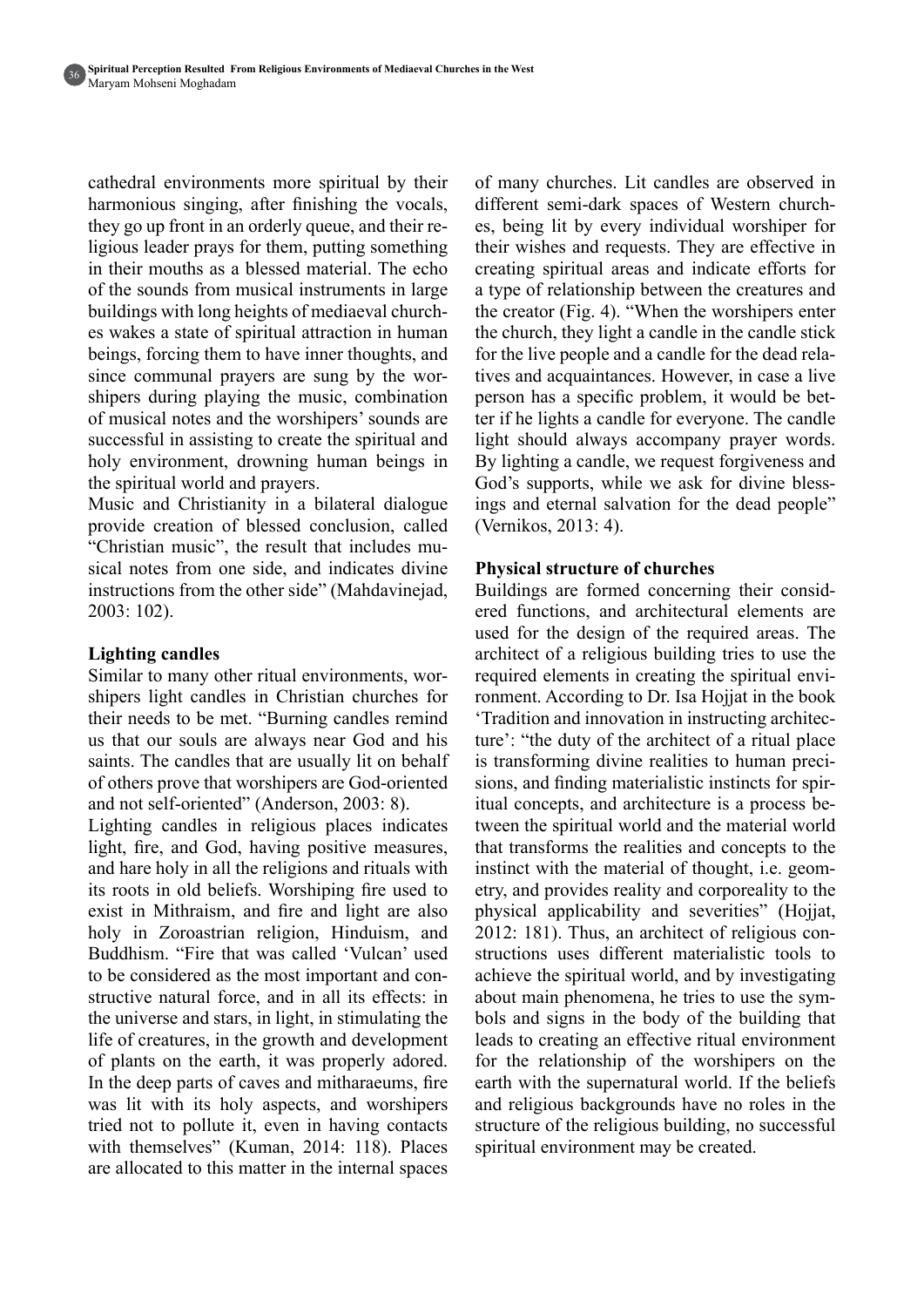



Fig. 3. Central part in a church. Photo: Maryam Mohseni (2015) Moghadam

A) Lyon Cathedral from the entrance;

B) Milan Duomo Cathedral towards the altar

gious instructions that stabilize their connections always considered as the people requiring relimons; a sermon is a one-sided dialogue in the with the religious high ranked clergies by serrior spaces of churches are formed and arranged world of churches, which never ends. The intedue to this relationship" (Pahlavanzadeh, 2012:  $26$ ), and such a notion in religious architecture is not practically successful in creating the sense of spatial spirituality in individuals.

# **Effects of ritual behaviors of the worshipers**

Regarding the beliefs in people's behaviors and tains external phenomena. The ritual behaviors the worshipers of the religion, any religion oband phenomena of people in religious spaces have useful perceptual effects on the addressees ed for executing the related ceremonies by the of that space. Required spaces should be allocatworshipers, for optimum performance related to the internal area of the religious building to be created. It will have more effective feelings and perceptions for the worshipers, when a religious monies. Two cases regarding the behaviors and building is designed for the people's ritual cerethe environmental effects on the worshipers on the church space are hereby analyzed as follows.

# The music dominating the ritual space

The sounds and songs played in the church space during ritual ceremonies can be effective on worshipers' morals. "Prayers are closer and ers, promotes the mental unification, and endows holier with holy music; it freshens the worshipness involves religious and spiritual dimensions, better ceremonies for religious rituals. This holiand both dimensions should be considered in aeval churches, the collective prayers together ing the religious and devotional music in medicultural basis" (USCCB, 2007: 65). During playwith that dominates the spiritual feelings on the church environment. When after the prayers by the saints in their places, religious hymns are sung in Paris Notre Dame cathedral and Lyon Notre Dame cathedral, and the worshipers stand up and hum the hymns in chorus and make the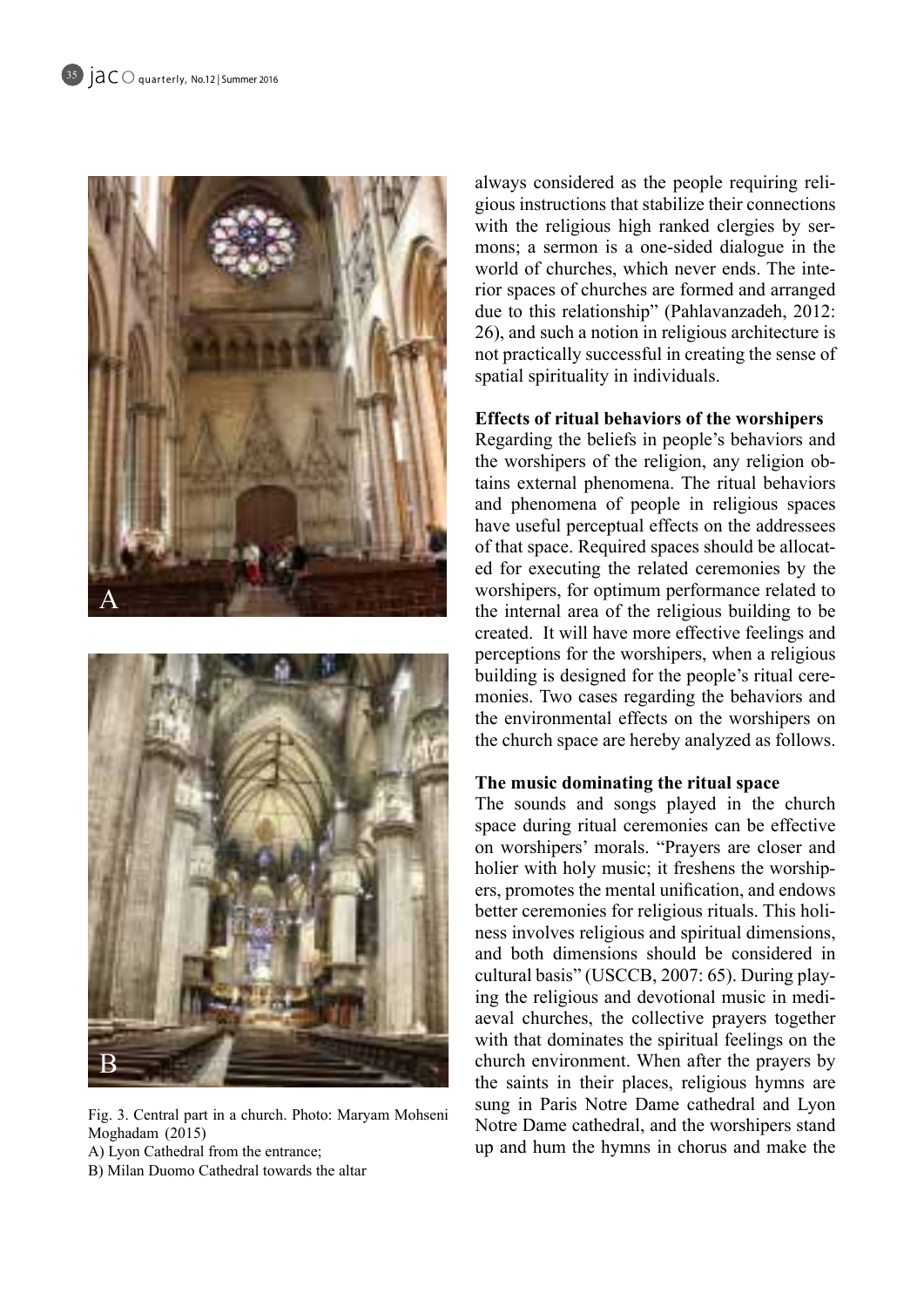

Figs.  $1 \& 2$ . Notre Dame Cathedral, Marseille. Photo: Maryam Mohseni Moghadam, 2015

and symmetry that its' conducing to the cathedral indicates the dominating power of this building and emphasis on the church. It ends up to the es the importance and the dominance of the cathedral-building with the symmetry of elements square in front of the cathedral, which emphasizes the importance and the dominance of the caaround the square and surrounding porticos on both sides of the square. The notion obtained er as compared to clergies, since it induces the from this approach is mainly reflecting the powsense of being underestimated to the addressees.

### **Central area inside the church to induce the** sense of power

ly indicating Father's God, Son's God, and The "Each church has three entrances, symbolical-Holy Spirit's God" (Pahlavanzadeh, 2012: 27). To enter the internal space of the church, the ter passing through the subordinate doors, and praying human is located in the central area afthe central axis of the praying place is towards the location of the saints and the altar  $(Fig. 3)$ .

"The place for the saint of saints or the church" altar that is considered as the turning point and the target for the church space, such that all the stations are towards it, the worshipers stand on that direction, all the tables are ended towards it. vanzadeh, 2012: 25). This type of emphasis and being in the plan view of the cross" (Pahlaon the central axis in the internal space of the church, the end of which is the location of saints for instructing and guiding people, indicates the sense of power and their domination on people. "Direction conducts people towards a spatial position in Christian architecture. All the powers and directives indicate that holy-communion (Eucharist), situated in a special place, should be properly considered for achieving the God' grace" (Fathi Azar & Hamzehnejad, 2014: 55). The emphasis observed for the church power in the civil community in spaces such as St. Peter Cathedral in Vatican is somewhat continued in trance to the altar, where on both sides are the mined places for the worshipers from the enthe internal space of the church, and the detersis. "The believers gathering in the church are layouts of the praying seats, increase the empha-

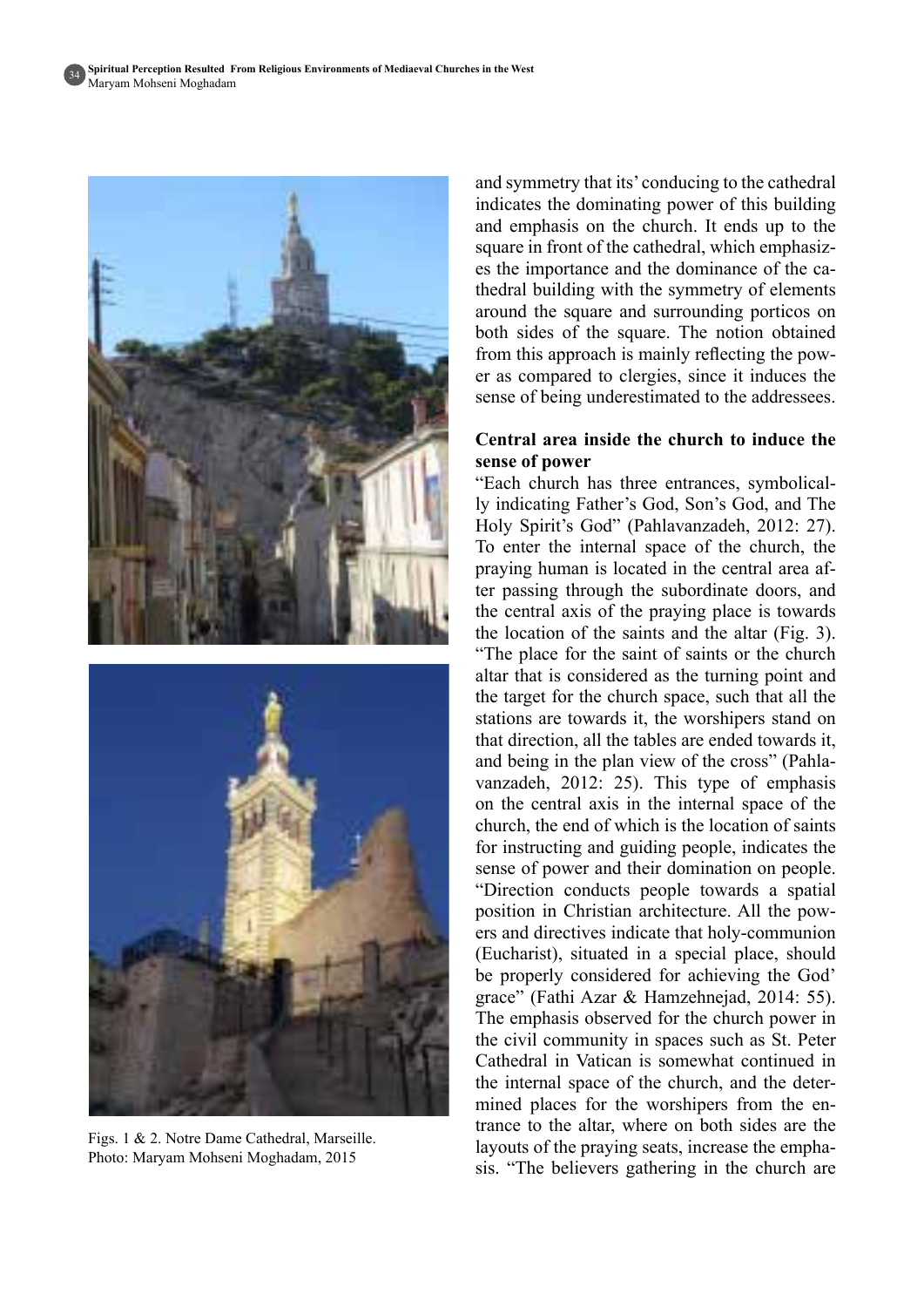the world of perception. Though being in a holy place, human tries to have more prominent and effective spiritual relationship with the supernat-<br>ural-world and the creator.

**Church architecture:** Many catholic theorists son is that if Jesus Christ is the God's holy ritual, consider the church as the holy ethic. Their reathen church is the holy ritual of Jesus Christ. As a holy sacrament, church has outdoor and indoor aspects. The outside or the structure of church indicates its outside organization, which is a necessity, without which the church cannot be viewed. Its internal part indicates the presence of Jesus Christ among the faith, hope, and love of worshipers to him. They consider church as a symbol of Jesus Christ. According to the Roman Vatican interpretations, church is a symbol and a man beings with Jesus Christ. Thus, the church tool for unison with God and merging of all huarchitecture in Christianity was a reflection of es and cathedrals with extensive decorations, beliefs, and by constructing luxurious church-Christian community tried to establish the sense of power on ordinary people.

# Policy of the rulers under the dominance of religion and church

ers with church has visualized different aspects "Mutual cooperation of reigns and political powof royal glories and governance and its presence in the field of Christian faith that church was its undertaker. The eternity of reigning was justified. ders" (Norouzitalab, 2005: 80). The influence of and interpreted under the eternity of divine orpolitical power in the church has caused these buildings to find specific urban identity, and after considerations, the track of the governing powers can be seen within the buildings physical structure in the urban area. Mossolini, the leader of fascist Italy during World War II, tried to return the catholic people to political lives for them to support the fascism laws by agreeing on establishing the state of Vatican and considering Catholicism as the national religion, in order to strengthen and reinforce his own dominating power by emphasizing on religion and the church to obtain the support of all the required

people. Emphasis on church buildings as well as magnifying its power in different European cities has been done differently, in order to provide different concepts from it. The emphasis on the power in the inside space of churches has been done in another way, and the considered analysis of the physical structure to inspire the dominations and powers is hereby as follows:

# Placement of church in the urban space to inspire the feeling of power

Mediaeval churches in European cities have prominent magnificence, attracting any viewers to their grandeur. Location of these buildings in urban areas and conducing of streets to them and locating them can create a different feeling ered as a purposeful process, during which the to the ritual spaces. "Perception can be considindividual receives environmental information, and it is derived from the structural cultures and values dominating the human communities. In this regard, the environmental perception is the process, by which human receives the required tion is accompanied by the human knowledge rounding environment. Environmental percepinformation and mental notions from the surfrom the environment" (Pourjafar  $\&$  Sadeghi,  $2008:98$ .

Religious buildings were located on top of hills or mountains in many religions, and worshipers used to feel closer to their creator by going to higher places, notifying the superiority of the religious place compared to other places. For instance, Notre Dame Cathedral in Marseille in nance on the city is quite tangible from the top France is located on top of a hill and its domiof the hill. This cathedral can be observed from different places, lanes and streets of this port, as a prominent building on top of the city, and the dominating power of the church on the city can be observed at the time of being in the cathedral and visiting the city areas and buildings in the down skirts (Figs.  $1 \& 2$ ).

The other example of the considered churches for their locations in the urban areas is St. Peter Cathedral in Rome, situated in the central part of "Constitution St.", the street with specific order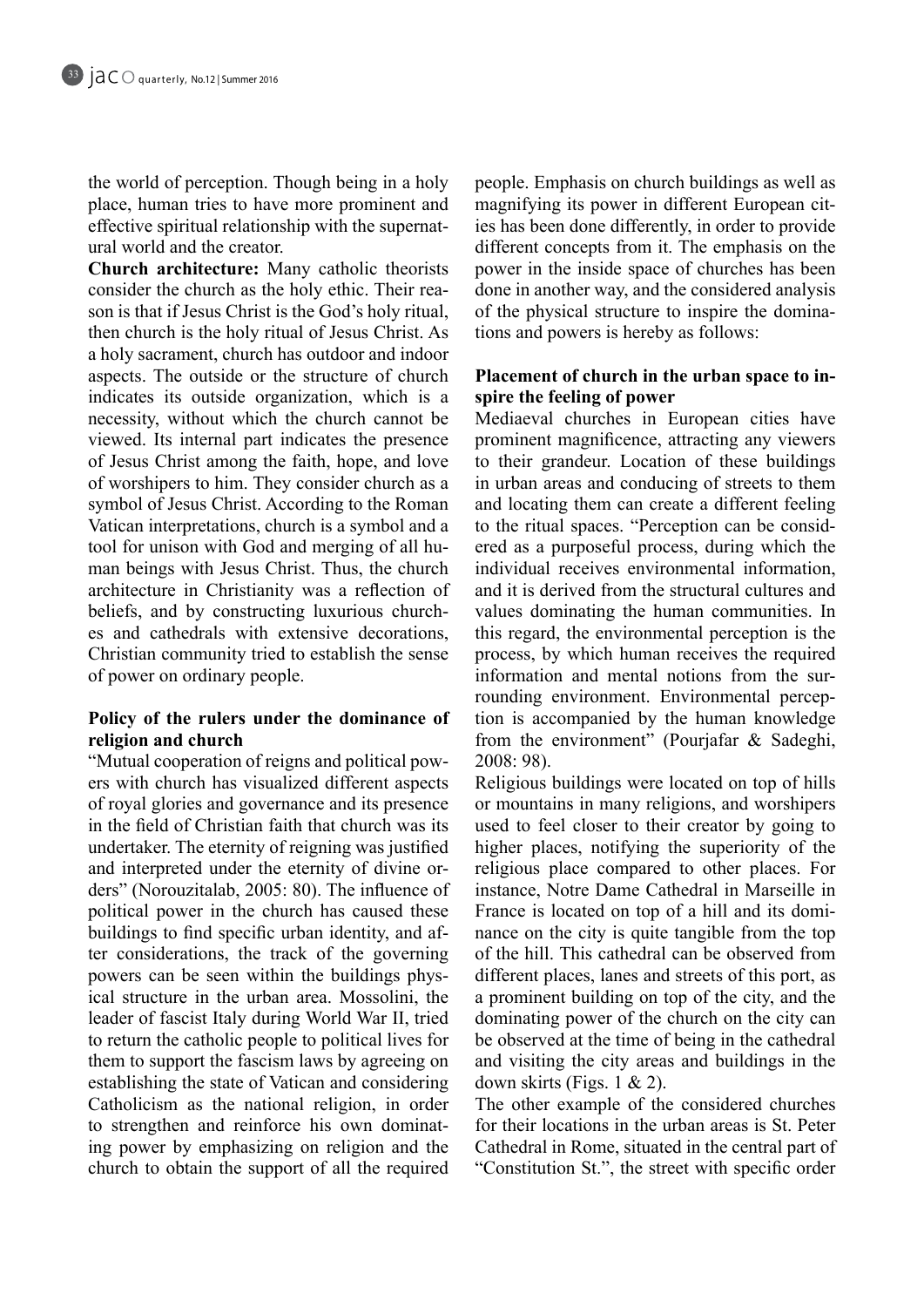

#### **Introduction**

Various factors about the religious space should be considered to analyze the spiritual effects of ings have a common intention in different religions, which is creating a space for worshiping that space on the human beings. Religious buildings have a common intention in different relithat space on the human beings. Religious buildand praying; it is done according to the religious clusive forms. However, the common aim causes humans with any religion to be affected by beliefs to any religion, and it is emerged in ex-<br>clusive forms. However, the common aim causthe spiritual space by entering into the religious building. Architectural elements of a building. al effects to the addressees of the construction, are used in such a way to maximize the spirituclude divine inspirations; all the other art works formances. "The eternal forms of the holy art inconducting the users towards the considered perare inspired from the spiritual personality of the artist. Religious art usually ignores the aim of beauty, and its beauty originates from the spiritu-<br>al-reality, and hence, from the exquisite codified and figurative aspects and the uses for sacrament ceremonies and mystical observations, and the gance and taste are merely considered as subor-<br>dinate factors" (Schwan, 1993: 97). personal non-evaluating factors of personal elegance and taste are merely considered as suborpersonal non-evaluating factors of personal eleriod are magnificent and grandeur buildings, Western churches belonging to mediaeval pebeing quite distinct from other buildings in the urban areas of those eras. The magnificence in the physical structure of a building indicates the nity, for the considered performance. Religion dominance of the construction on the commugoverned the Western community in that era, and considering higher levels, politicians used times emerged in the church, which led to dis-<br>orders of religious and spiritual performances of ligion. Thus, supremacy and domination some-<br>times emerged in the church, which led to disto dominate people in that era by relying on religion. Thus, supremacy and domination somethe addressees, while with religious idealism the considered buildings had better and more appro-<br>priate performance for people.

al feelings and perception of individuals by the To analyze different factors affecting the spirituspiritual spaces of Western churches belonging to mediaeval period, a classification was done under the subject: "Policy of the church in the the iors in churches, and physical structures of the shadow of religion, people's religious behavchurches", and the related factors about the subsections are investigated.

#### **Hypothesis**

Whereever the decorations, patterns, sculptures, colors, and materials are beyond the ordinary balanced levels, providing luxury-oriented and scenic aspects, and when the church becomes the tool for imposing political power of the govern-<br>ment authorities, spatial structure of the church is not considered to be successful in creating re-<br>ligious and spiritual spaces, and the main tasks are forgotten within the shadow of dominating policies and luxury dominations, and the church spatial spirituality is faded away. Only when the structions and ritual behaviors of praying people, church body is formed according to religious init results in a religious and spiritual building that leads the attention of human beings towards the supernatural world and prayers.

#### **Theoretical Principles**

**Religious architecture:** A religious building is a place for the praying of the believers of that religion, and the more holy symbolic shapes and patterns derived from the religious principles are used, it causes theosophical and ritual behaviors of the users. Church spiritual spaces conduct the worshipers towards spiritual and virtual world by the Christian architecture. "In an allegorical form, the church image indicates an imaginary expression of the beliefs in Christianity; church indicates the place of human beings, God, and or positions" (Fathi Azar & Hamzehnejad, 2014: Jesus, revealing the access way towards superi-54). Similarly, the same attempt is done by other chitecture becomes an effective tool for reaching religions via religious spaces and the art of ar-